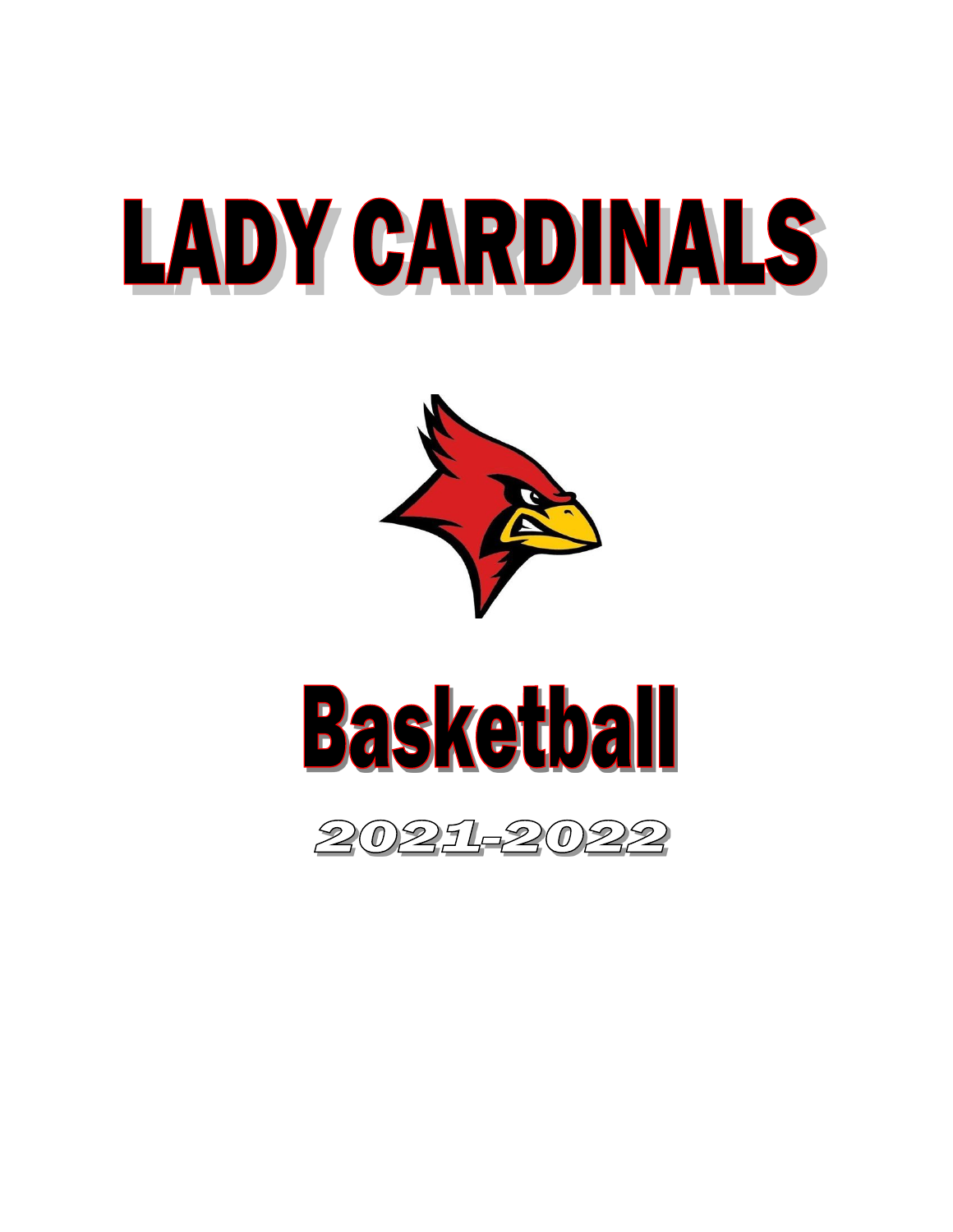## **Lady Cardinals Key Dates**

#### *2021-2022 Season*

| November 15 <sup>th</sup> First Practice                                                              |
|-------------------------------------------------------------------------------------------------------|
| November 17 <sup>th</sup> Cuts Made After Practice                                                    |
| November 19 <sup>th</sup> and 20 <sup>th</sup> Role Meetings - Team Assignments                       |
| November 20 <sup>th</sup> Scrimmage and Parent Meeting                                                |
| November 24 <sup>th</sup> Practice at 9:00 - No School                                                |
| November 25 <sup>th</sup> No Practice - Thanksgiving                                                  |
| November 26 <sup>th</sup> Practice at 9:00 (varsity only)                                             |
| November 27 <sup>th</sup> Hall of Fame Game vs Homer (varsity only)                                   |
| December 2 <sup>nd</sup> First Regular Season Game - at Lincoln Northeast                             |
| December 22 <sup>nd</sup> -26 <sup>th</sup> Moratorium - No basketball activities                     |
| December 28 <sup>th</sup> -29 <sup>th</sup> Holiday Tournament in Waverly - Stay overnight in Lincoln |
| January 17 <sup>th</sup> -22 <sup>nd</sup> RCC Tournament                                             |
| February 11 <sup>th</sup> Pink Out Game (vs Gross)                                                    |
| February 15 <sup>th</sup> Senior Night (vs Skutt)                                                     |
| February 21 <sup>st</sup> -23 <sup>rd</sup> Sub Districts (#1 Seed hosts each night)                  |
| February 25 <sup>th-</sup> March 1 <sup>st</sup> District Finals (at Higher Seed)                     |
| March 8 <sup>th</sup> -12 <sup>th</sup> State Tournament - Stay overnight in Lincoln                  |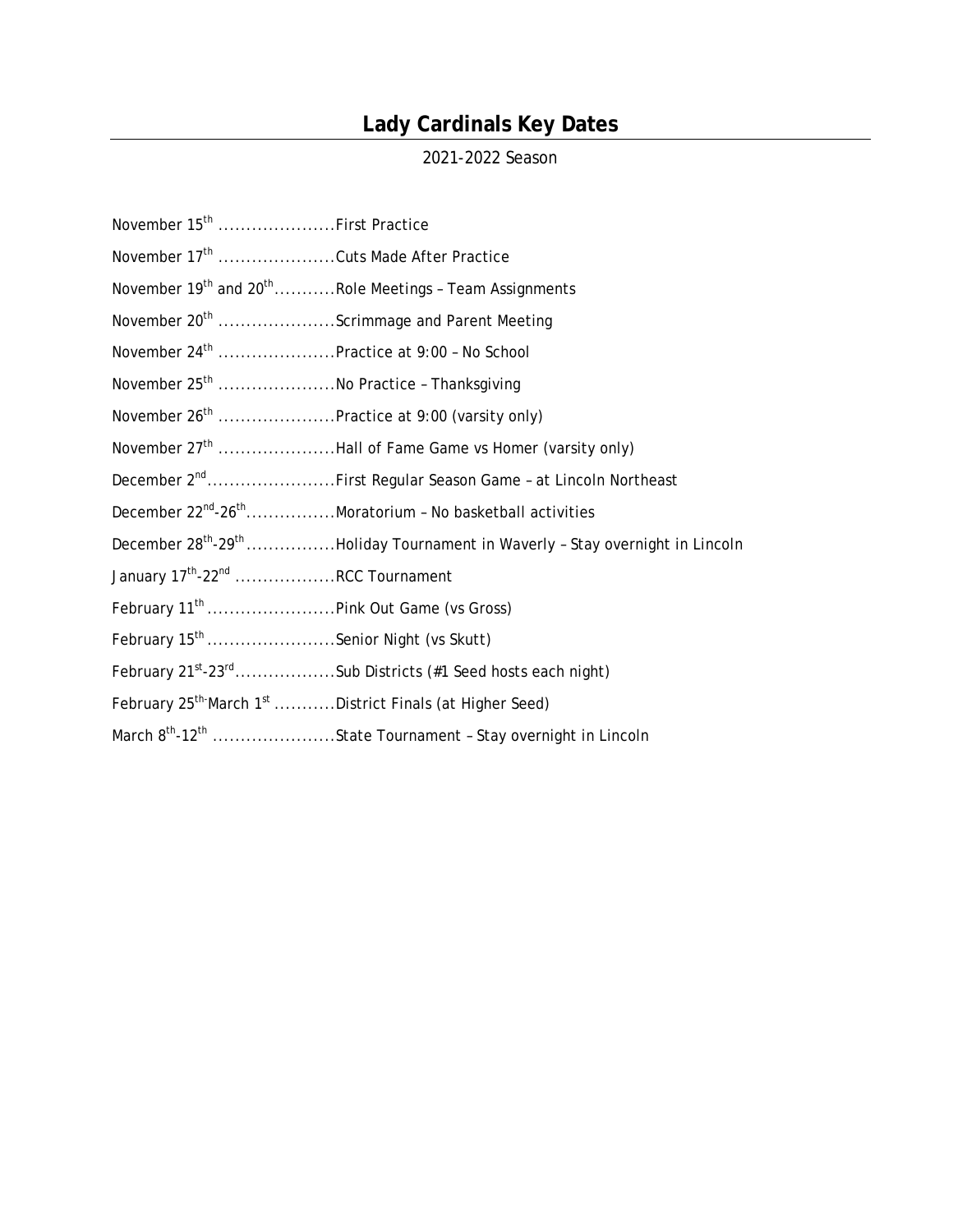## **Lady Cardinals Contact Information**

Email: Cell Phone:

steve.selk@ssccards.org 402-440-5043

#### Remind:

| Class Name: | <b>SSC GBB 2122</b> |
|-------------|---------------------|
| Class Code: | @gbb2122            |

#### R School:

Michelle Rapp will update that as changes happen – download that to your phone for updates

#### Athletic Department Contacts

| Jeff Squier, Athletics Director | jeff.squier@ssccards.org   |
|---------------------------------|----------------------------|
| Michell Rapp, AD Office         | michelle.rapp@ssccards.org |
| Mike Wright, Athletic Trainer   | mike.wright@ssccards.org   |

#### Twitter:

Follow us @SSCLadyCards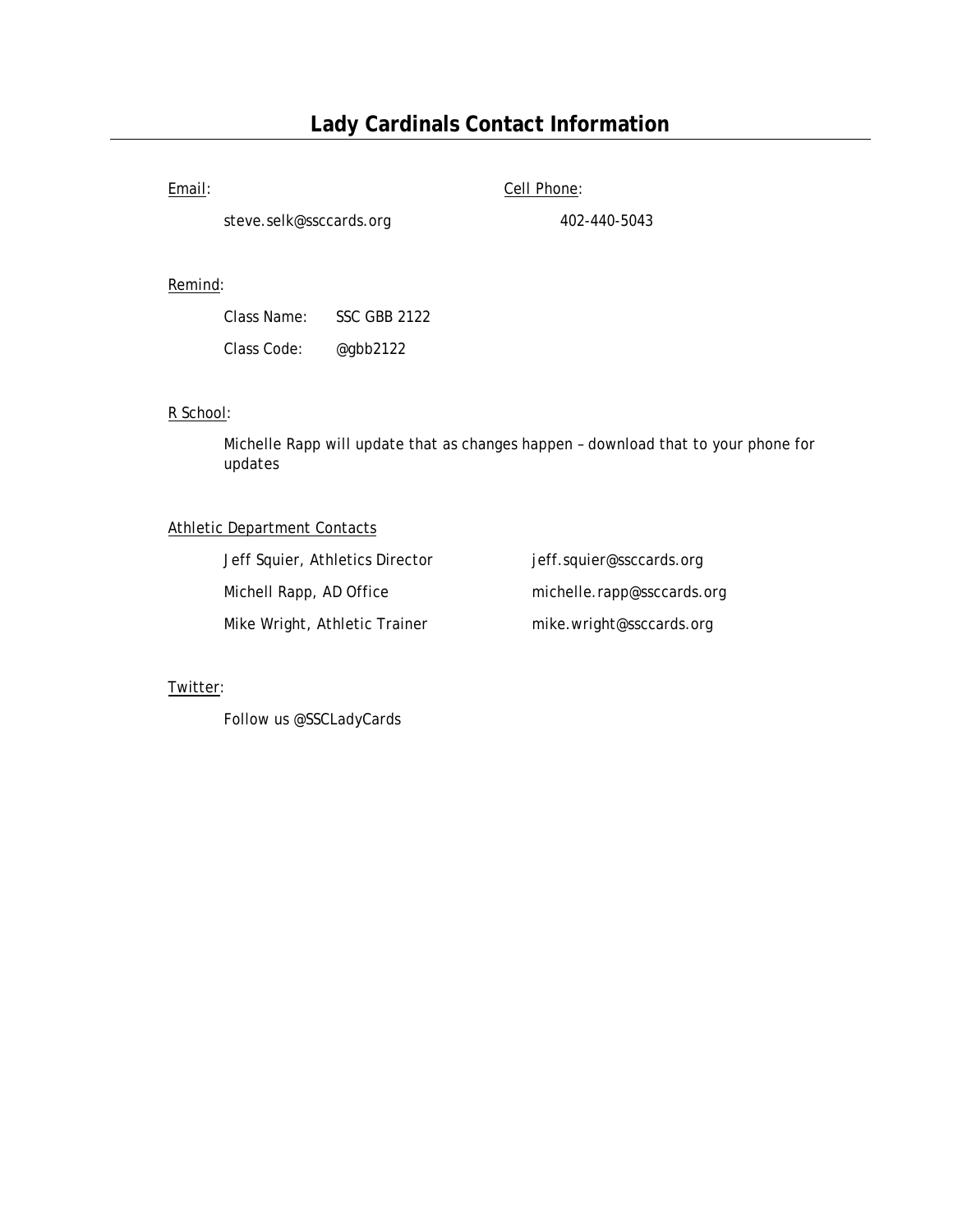| Date  | H/A        | Opponent                       | <b>Varsity</b>       | <u>JV</u>                                | Res                                   |                                |  |  |
|-------|------------|--------------------------------|----------------------|------------------------------------------|---------------------------------------|--------------------------------|--|--|
| 11/27 | H          | Homer                          | 1:00                 | $- - -$                                  | $\sim$ $\sim$ $\sim$                  | NSAA Hall of Fame Jamboree     |  |  |
| 12/2  | Α          | Lincoln Northeast              | 5:30                 | 7:00                                     | $- - -$                               |                                |  |  |
| 12/4  | H.         | <b>TBA</b>                     | TBA                  | TBA                                      | $\overline{a}$                        | Either Papillion-LV or Lin. NS |  |  |
| 12/6  | А          | Ponca                          | $- - -$              | ---                                      | 4:00                                  |                                |  |  |
| 12/11 | H          | SC East                        | 2:30                 | 1:00                                     | 4:00                                  |                                |  |  |
| 12/17 | H          | Elkhorn High                   | 7:00                 | 5:30                                     |                                       |                                |  |  |
| 12/18 | A          | Winnebago                      | 2:30                 | 1:00                                     |                                       |                                |  |  |
| 12/20 | Α          | West Point                     | $\overline{a}$       |                                          | 4:00                                  |                                |  |  |
| 12/28 | Α          | Waverly Holiday Tournament     |                      | ---                                      |                                       |                                |  |  |
| 12/29 | Α          | Waverly Holiday Tournament     |                      | ---                                      |                                       |                                |  |  |
| 1/3   | N          | Scottsbluff                    | 7:00                 | ---                                      |                                       | Game played in Waverly         |  |  |
| 1/7   | H          | Omaha Mercy                    | 7:00                 | 5:30                                     | 4:00                                  |                                |  |  |
| 1/8   | Α          | Norfolk                        | 3:30                 | 2:00                                     | 5:15                                  |                                |  |  |
| 1/11  | Α          | SC North                       | 7:00                 | 5:30                                     | 4:00                                  |                                |  |  |
| 1/13  | H          | Roncalli                       | 6:00                 | 4:30                                     |                                       |                                |  |  |
| 1/15  | H          | Bennington                     | 2:00                 | 3:30                                     |                                       |                                |  |  |
| 1/17  | TBA        | RCC Tournament - First Round*  |                      |                                          | Time, Opponents, and Location all TBA |                                |  |  |
| 1/20  | TBA        | RCC Tournament - Semi Finals*  |                      |                                          | Time, Opponents, and Location all TBA |                                |  |  |
| 1/21  | TBA        | RCC Tournament - Consolation*  |                      |                                          | Time, Opponents, and Location all TBA |                                |  |  |
| 1/22  | <b>TBA</b> | RCC Tournament - Championship  |                      |                                          | DJ Sokol Arena                        |                                |  |  |
| 1/25  | H          | Omaha Northwest                | 7:00                 | 5:30                                     | 4:00                                  |                                |  |  |
| 1/28  | Α          | Omaha Duchesne                 | 6:30                 | 5:00                                     |                                       |                                |  |  |
| 2/3   | А          | Sergeant Bluff**               | 7:30                 | Mid American Center - Council Bluffs, IA |                                       |                                |  |  |
| 2/5   | Α          | Sioux City West                | 7:30                 | 5:45                                     | 4:30                                  | Reserve game at West MS        |  |  |
| 2/10  | А          | Sergeant Bluff-Luton           | $\sim$ $\sim$ $\sim$ | 6:30                                     | 5:00                                  |                                |  |  |
| 2/11  | H          | Omaha Gross                    | 7:00                 | 5:30                                     |                                       |                                |  |  |
| 2/12  | Α          | <b>Bishop Heelan</b>           | 3:30                 | 2:00                                     |                                       |                                |  |  |
| 2/14  |            | City Tournament - Reserve Only |                      | ---                                      | TBA                                   |                                |  |  |
| 2/15  | H          | Omaha Skutt                    | 5:30                 | 7:00                                     |                                       |                                |  |  |
| 2/15  |            | City Tournament - Reserve Only |                      | ---                                      | TBA                                   |                                |  |  |

### Lady Cardinals Schedule

Sub-Districts – February 21st through 23rd – District B4 - Blair, Schuyler, and South Sioux City District Final – Friday, February 25th or Tuesday, March 1st

State Tournament – Tuesday, March 8th, Thursday, March 10th, and Saturday March 12th

\* Higher seed hosts – JV games will hopefully be added to these dates

\*\* We are trying to find a separate date to play our JV game with Sergeant Bluff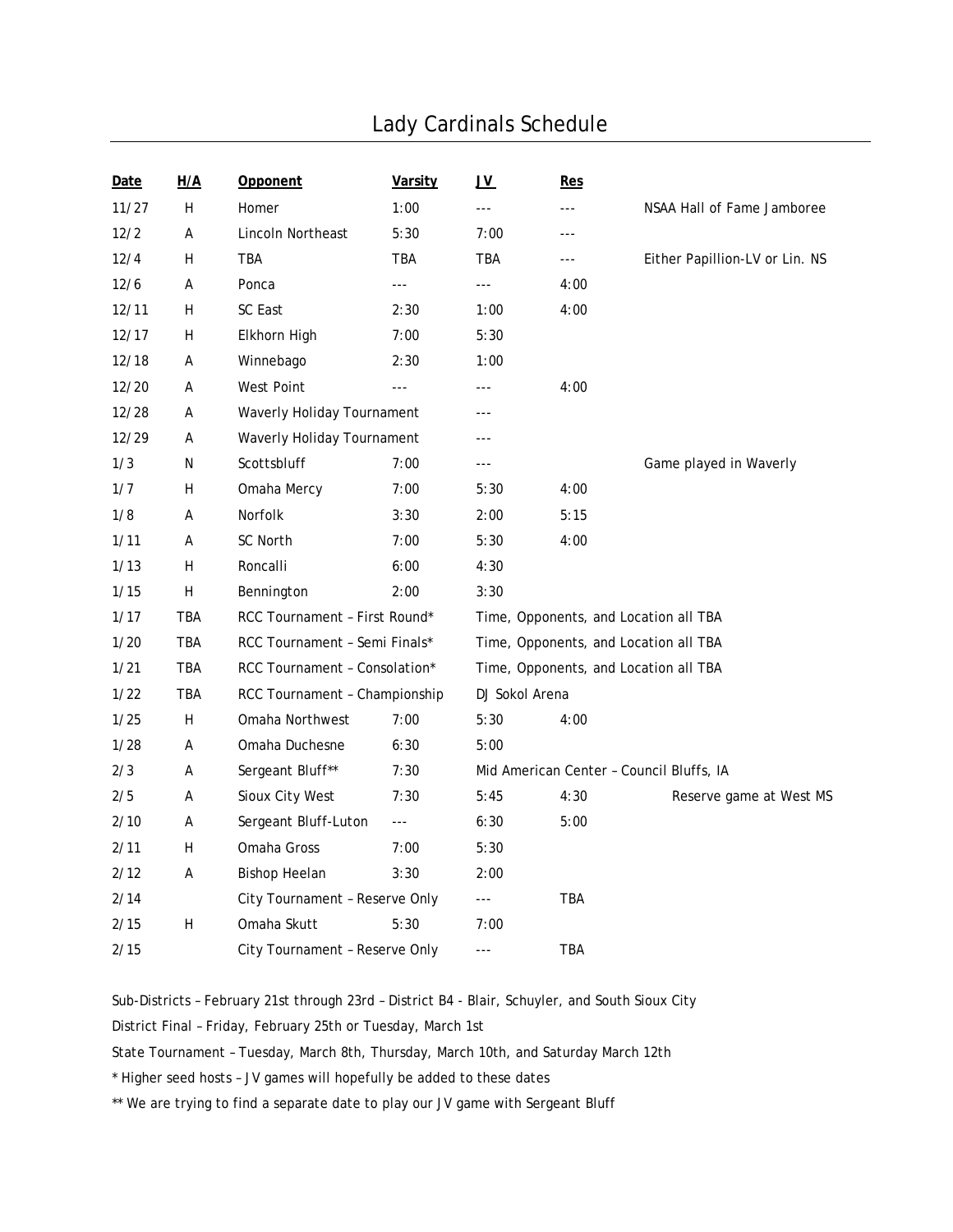Head Coach: Steve Selk

- Business Teacher
- 12 years of coaching basketball
	- o 3<sup>rd</sup> year head coach at SSC
	- o Previous 9 years were at Elkhorn South
- Coaching experience in a lot of sports: football (3 years), baseball (17 years), golf (1 year)
- Been married to Stacey for 15 years
- We have one son, Jackson, who is 7, and one bulldog, Wrigley, who is 9
- Graduated from Nebraska Wesleyan in 2007 where I played baseball

Varsity Assistant: Brad Williams

- Unretired teacher and coach, back in the business as the Internship Coordinator.
- Head girl's basketball coach from Greeley and Greeley-Wolbach High School
	- o Over 400 career victories
		- o 1990 State Champions
- Married to Connie Williams (SSC math teacher) for 38 years.
- They have 3 children, including Mr. Williams who teaches down in the Middle School
- He graduated from Yankton College in 1982 where he participated in three sports: basketball, football, and tennis

Junior Varsity: Trish Martin

- K-5 Physical Education Teacher (Lewis and Clark Elementary and Dakota City Elementary)
- 7th year as a South Sioux City girls basketball assistant coach
	- o 5 years as the Head Coach at Lawton-Bronson High School
	- o 2 years as the assistant coach at Westwood High School
- Coaching experience in other sports: Track 15 years, Softball 2 years
- Significant other: Dusty Baker,
	- o Daughter Andee, one dog and two cats
- Graduated from Morningside College.
- Played one year of college basketball at Drake University before transferring to Morningside and finishing my playing days there.

Reserve Coach: Nic McBride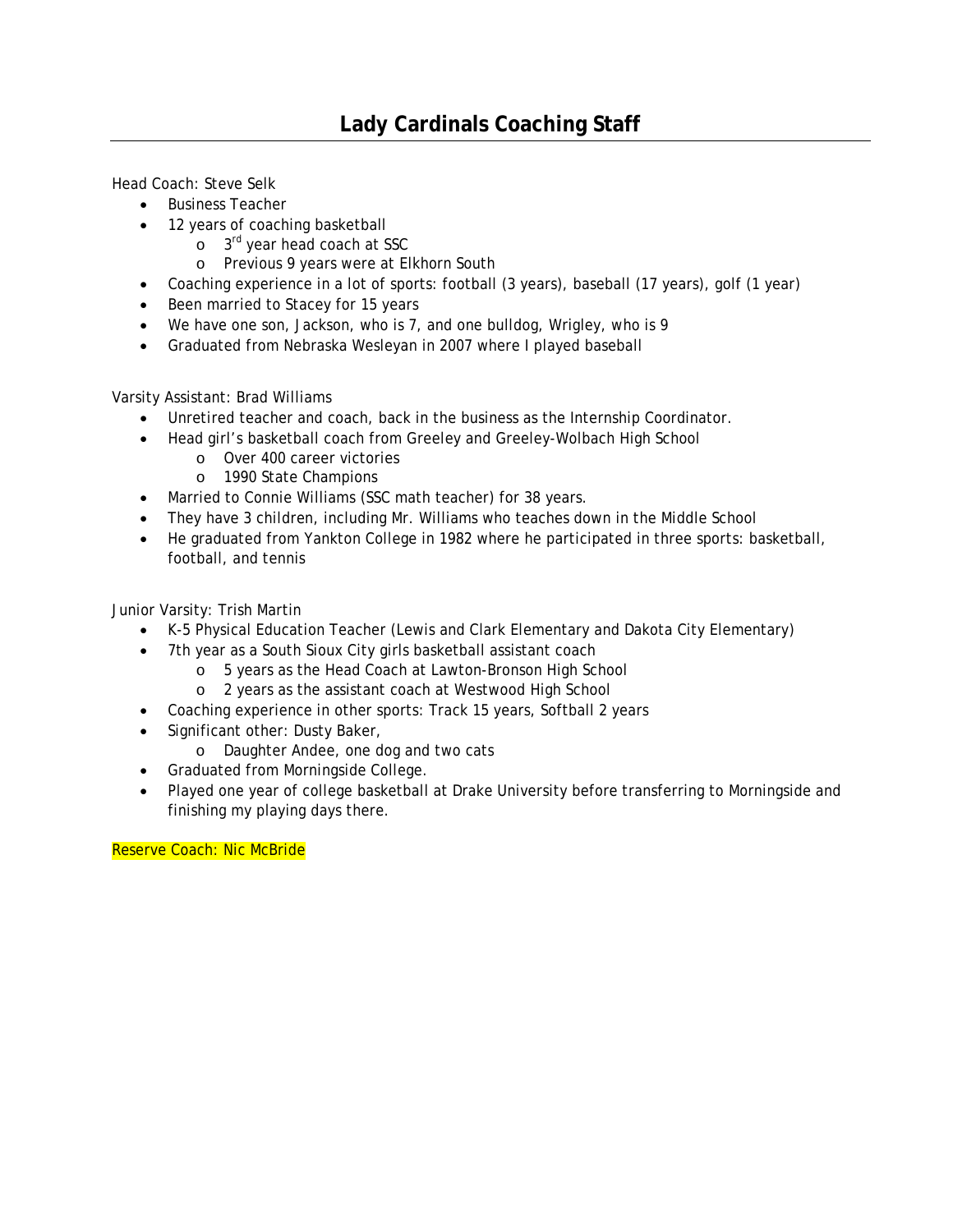#### SSC and NSAA Rules

Members of the SSC girls basketball team will be expected to comply with all SSC and NSAA rules for Interscholastic Activities. Violation of these rules will result in a conference between player, coach, and if needed parents and athletic director.

Someone is always watching and ready to tear you down. Don't let them!

- 1. Do what you are supposed to do
- 2. Hang out with other basketball players

#### Attendance at School and Practice

Athletes are expected to be in school for the last half of the day to be eligible for competitions and practices. There are exceptions, so please ask if you have questions.

Communicate with a coach if you are going home and missing a game or practice.

Excused Absences/Tardies:

- o Religious
- o Family emergency
- o Academic
- o Illness (coaches may request a doctor's note)
- o Coach's Discretion

Unexcused absences/tardies will be handled by:

- o 1st Extra conditioning, meeting with coaches and player
- o 2nd Will miss the next game
- o 3rd Possible dismissal from the team

#### School Before Athletics

First two questions college coaches like to ask:

- What's her GPA?
- Has she taken the ACT?

School is your responsibility; athletics are a privilege. Take care of your academics so you can play sports.

MISSING EVIDENCE: Students will be ineligible for activities if they have any missing assignments in the evidence category. Students with excused absences will be given a day for each day absent, plus one more day to complete any missing assignment(s).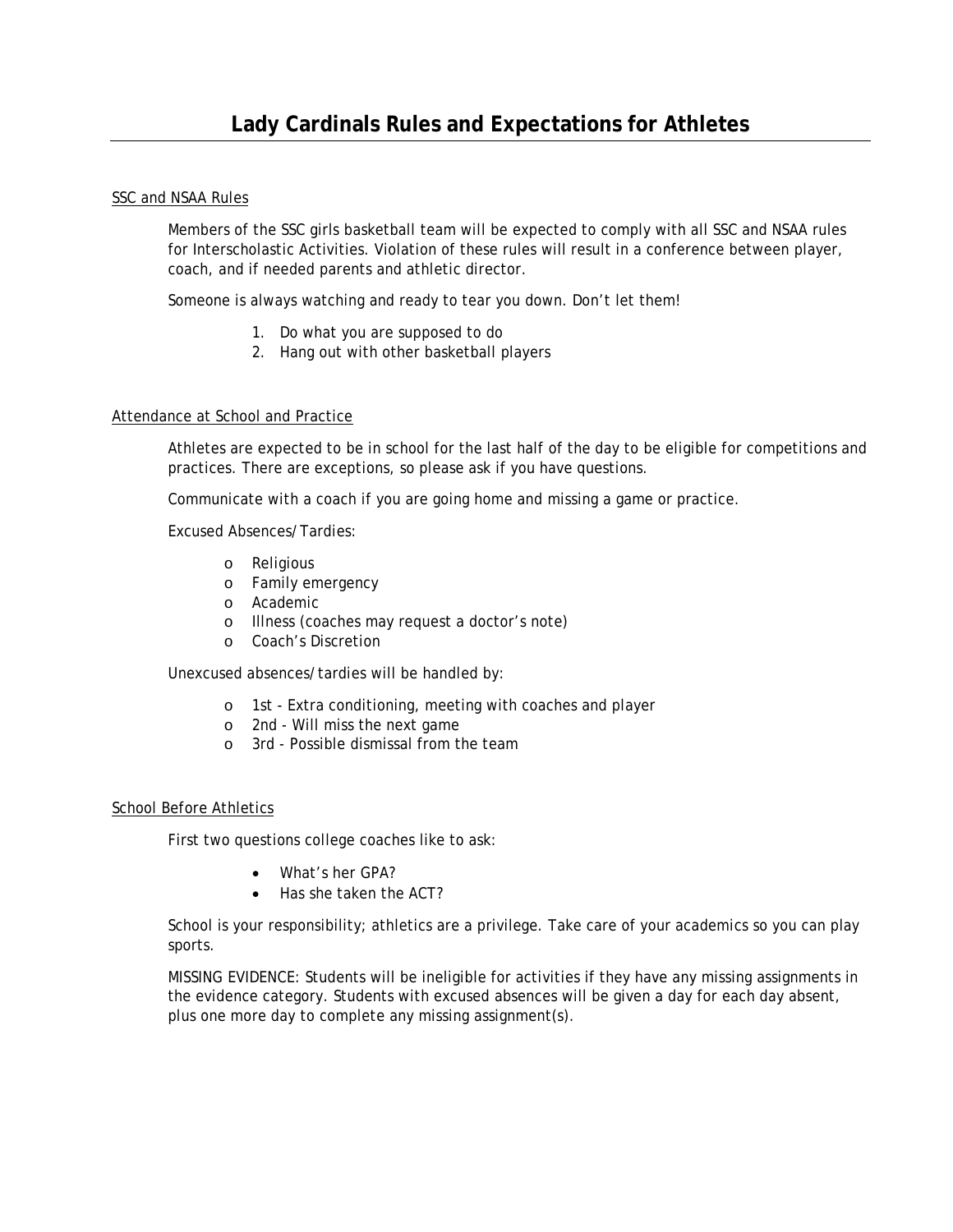#### Practice Expectations:

- Come Ready to Get Better
	- o Pre-practice session starts at 3:45. Team stretching starts at 4:05. That's 20 minutes after the bell rings to get down here and be ready to start at 3:45.
		- o You will need your shoes, practice gear, and water bottle
		- o No jewelry

#### Have Fun!

o Enjoy being with your teammates and coaches each day. Don't take playing sports with your friends and your community for granted.

#### Check the Daily Board

o The traveling bulletin board will have your designated pre-practice workout, along with the daily practice plan, and any announcements.

#### Be Coachable

o Listen and watch what is being taught. Make those changes with a purpose.

#### Learn From Others

o If it is not your turn on a drill/scrimmage don't just stand there, listen, watch and learn from others. Just because a coach isn't talking directly to you, doesn't mean you can't get better.

#### Go Hard

o Learn to become comfortable while feeling uncomfortable. If your teammate won't go hard in a drill, find a new teammate who will. Challenge yourself, as well as each other. The team only gets better if you get better.

#### Be a Positive Leader

Player lead teams > Coach lead teams

Don't tear each other down. If you see or hear somebody acting inappropriately, say something.

And then what can you do to help this team out? Not just in games, but in every other way to set a good example.

#### Dress for Success

Game Attire

- o Required: Shooting Shirt, Uniform, and Shoes
- o Extras: Knee pads, braces, etc.

#### Practice Attire

- o Practice uniform and shoes
- o Extras: Knee pads, braces, etc.
- o Take off all jewelry and watches

#### Game Days

- o School-day Home games Team will decide (dress up, team shirts, etc.)
- o Road games/Weekend games Travel suits with team shirt underneath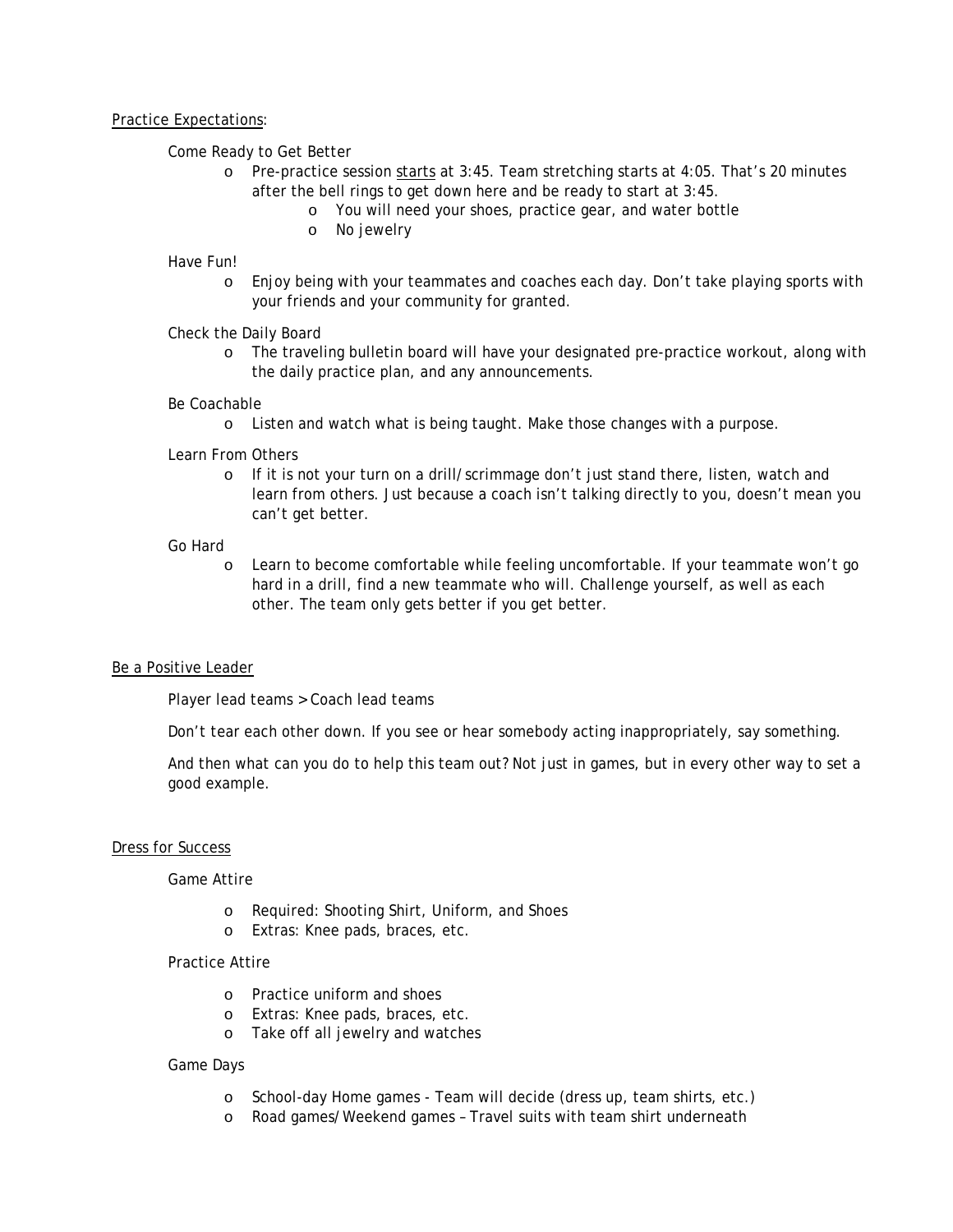#### **Travel**

We expect all players to ride home on the bus together – You will have more fun riding on the bus!

If a circumstance justifies riding home with your parents, please communicate as soon as possible, and we must have a signed note from your parents.

#### Social Media

All social media needs to be used in a positive manner to support your teammates and our program. Do not use it to say anything negative about your teammates, coaches, team, or opponents (good or bad - the reader's perception is the reality of that tweet. Don't give them bulletin board material)

Phones are everywhere! Don't put yourself in a position where someone else can tear you down. You're still in the picture even if you're accidentally in the background.

#### Lettering Requirements

All players in good standing, both academically and athletically, who meet the following criteria are eligible to earn a letter

|  | Senior who played all 4 seasons | OR |
|--|---------------------------------|----|
|--|---------------------------------|----|

- o Played in the ¼ of the possible quarters OR
- o Coach's Discretion

#### Be a Role Model

Little kids are always watching. They go home and want to be like you. Watch what you say, watch how you act on and off the floor. Don't talk back to the refs, help your teammates and opponents off the floor, and don't say anything to the other team.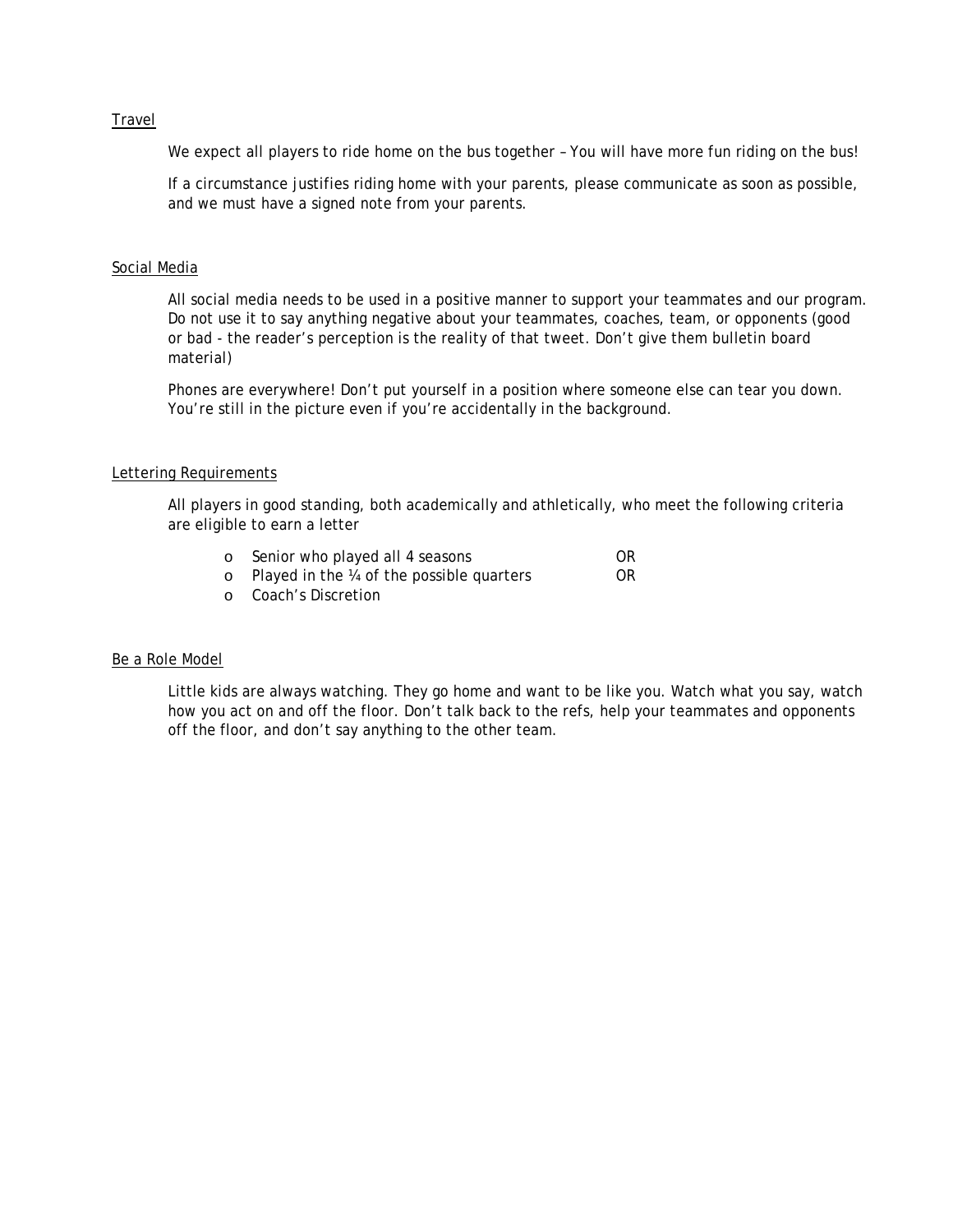#### Support Your Daughter and the Team

We need your help! Please support all team members, along with your daughter. We understand you love your daughter, and that you want her to play and be successful. So do we.

The truth is, there are only 160 minutes to be split up amongst five players at a time.

We have quarter restrictions per each night we play. Girls can only play in 6 quarters of basketball. For those who float between multiple teams we must be conscience of their minutes. We may hold her out of playing two minutes of a varsity quarter, so she can play six minutes of a JV quarter, which helps her development.

After each game, please try your best to tell them "You love watching them playing hard and having fun. And you love watching them be a good teammate." Let the coaches handle the evaluating.

#### Selection of Teams

- o **There will be cuts** based on the numbers who have shown interest in playing this winter
- o There will be three teams: Varsity, Junior Varsity, and Reserve
- o Coaches will evaluate players to select the best combination of players that fit the needs of the team.
- o We may "call up" a player to help out one game don't read too much into that.
- o Post-season roster restrictions limit us to only having 14 players suited up for all games
- o We may "flex" the last few spots until we settle on a permanent roster.

#### Practices

- o They are mandatory
- o Should be done between 6:00 and 6:30

#### Winning vs. Developing

At the varsity level, even with the heightened focus on winning games, we will focus on building our team by playing the correct way. If we do that, the winning will take care of itself. Each practice and game our focus will be getting better, preparing us for a postseason run to Lincoln.

At the JV and Reserve levels, the focus is more on developing players' skills than winning games. I won't say it's all on development, because it is important for our program that each team learns how to win, and finish out games. But players need to gain that experience as well.